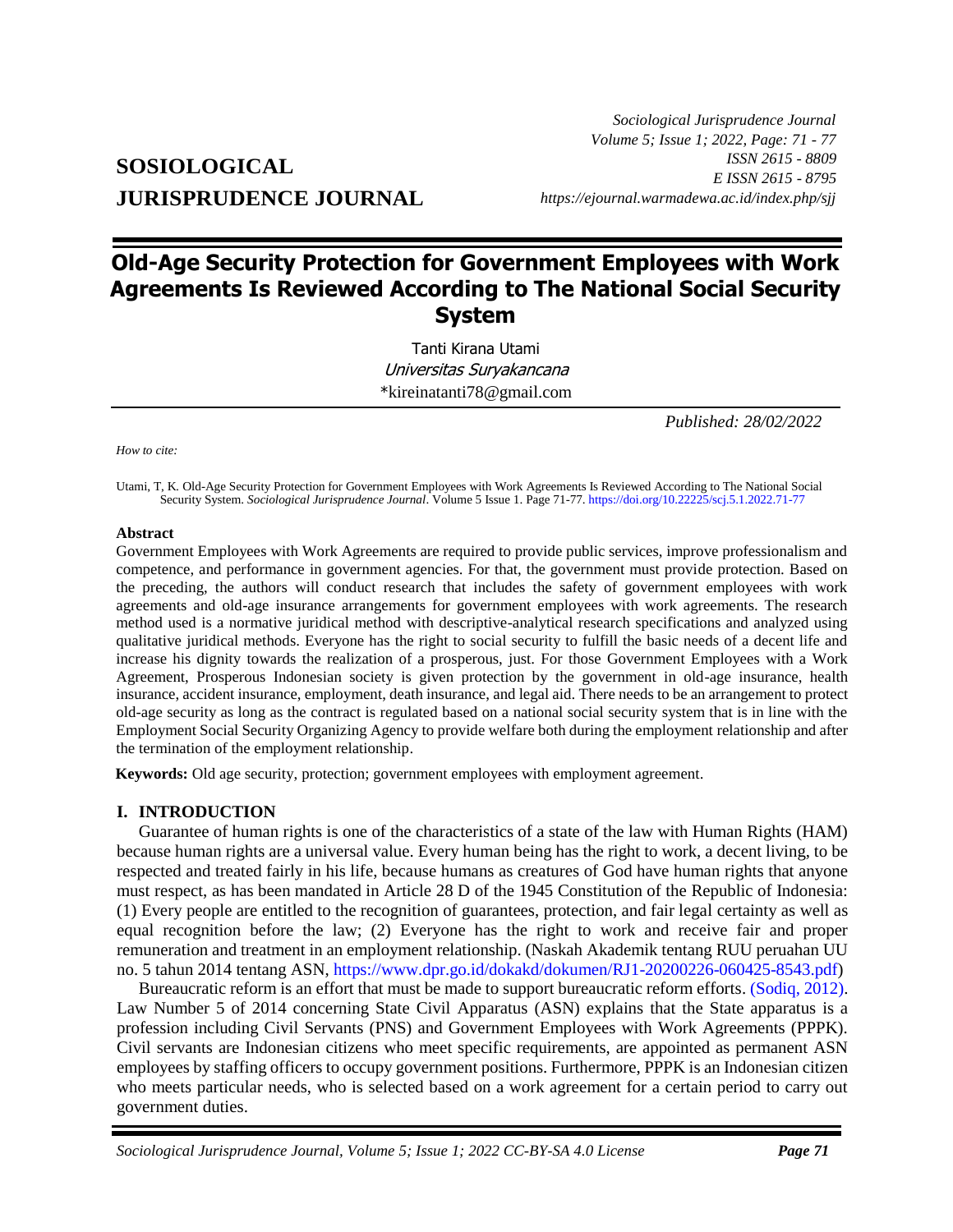*Old-Age Security Protection for Government Employees with Work Agreements Is Reviewed According to The National Social Security System*

Management of Government Employees with Keda Agreements is the management of government employees with work agreements to produce government employees with professional work agreements, having fundamental values, professional ethics, free from political intervention, corrupt practices, collusion, and nepotism. To be able to carry out public service tasks, government duties, and specific development tasks, PPPK must have a professional and PPPK Management based on the Merit System or a comparison between the qualifications, competencies, and performance required by the position with the capabilities, competencies, and performance possessed by the situation. Candidates in recruitment, appointment, and placement in line with good governance.

Article 3 PP No. 49 of 2018 concerning KDP Management includes a. determination of needs; b. procurement; c. performance assessment; d. payroll and benefits; e. competency development; f. awards; g. discipline; h. termination of the employment agreement; and i. protection. The PPPK position is needed to carry out public services, improve professionalism and competence, and performance in government agencies quickly. Presidential Regulation No. 38 of 2020 concerning Positions That PPPK Can fill states that the positions that PPPK can fill include 147 available parts and High Leadership Positions (JPT), which only consist of certain Main JPT and certain middle JPT. It is hoped that someone who occupies an available position will focus more on improving the quality of public services by increasing competence and professionalism. This functional competence has been regulated in the regulation regarding the formation of available positions. It applies nationally to be more organized than the competence of different administrative roles in each agency. Based on the above, the author will conduct research that includes protecting government employees with work agreements and old-age insurance arrangements for government employees with work agreements.

#### **II. METHOD**

l

The research method used is a normative juridical method with descriptive-analytical research specifications. The types and sources of data used are secondary data consisting of primary legal materials, secondary legal materials, and tertiary legal materials accompanied by interviews. Furthermore, from the data that was collected in this study, both primary and secondary data were analyzed using qualitative juridical methods.

## **III. RESULTS AND DISCUSSION**

#### **Protection of Government Employees with Work Agreements (PPPK)**

The definition of employee, is an appointed official, so the understanding does not include those who hold representative positions such as members of parliament, presidents, and so on. Logemann, using material criteria, looks at the relationship between the state and civil servants by providing an understanding of civil servants as every official who has official relations with the state. The quality of staffing correlates with the quality of the bureaucracy in a country where personnel reform is an absolute prerequisite to ensure the implementation of professional governance management.<sup>1</sup> At the practical level, the effort to implement the Government Regulation in question did not run smoothly. Instead, it led to polemics and rejections, one of which came from non-permanent employees who had existed before the ASN Law and had the status as honorary. Employees who have the status as honorary in a Ministry/Agency (K/L) cannot immediately change their status to PPPK in that K/L. The filling of PPPK positions in government agencies is very dependent on the needs of the said agency. In addition, to fill the PPPK position, you must first go through a selection that is open to the public [\(Prasojo, 2010\).](#page-6-0)

Legal protection can also be linked to preventive government actions to prevent disputes, so the government needs to be careful in making decisions. PPPK also gets protection for old-age insurance, health insurance, work accident insurance, and legal assistance obtained by civil servants as stated in Article 22

*Sociological Jurisprudence Journal, Volume 4; Issue 2; 2021 CC-BY-SA 4.0 License Page 72*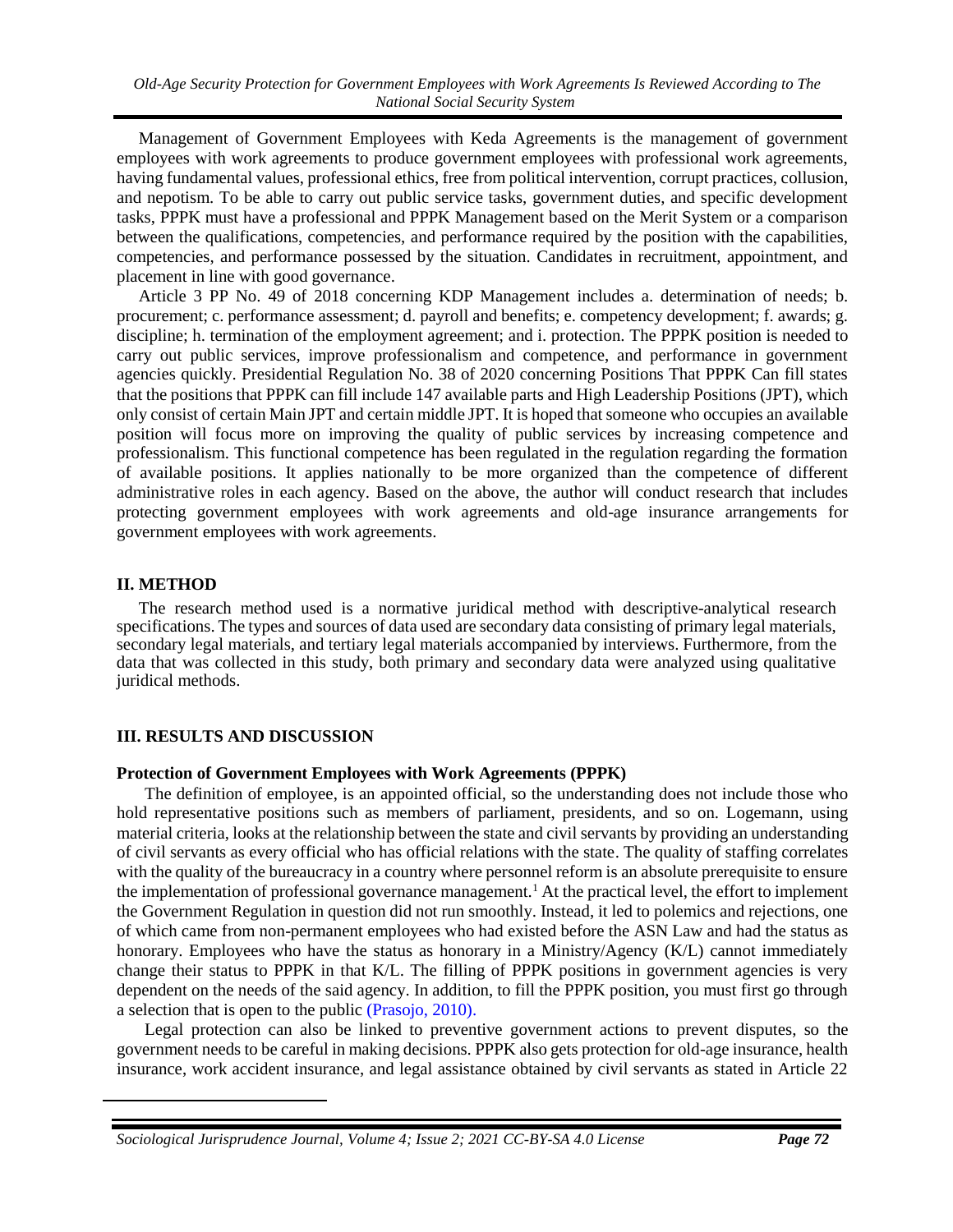and Article 106 of Law no. 5 of 2014 and Article 75 of PP No. 49 of 2018 concerning First Aid Management.

Minister of Finance Sri Mulyani has stipulated PMK Number: 66/PMK 02/2021, which regulates the old-age savings program, work accident insurance (JKK), and death insurance (JKM) for state civil servants (ASN), TNI soldiers, and members of the National Police [\(https://www.jpnn.com/news/pppk-juga-asn](https://www.jpnn.com/news/pppk-juga-asn-seharusnya-mendapatkan-jaminan-hari-tua)[seharusnya-mendapatkan-jaminan-hari-tua,](https://www.jpnn.com/news/pppk-juga-asn-seharusnya-mendapatkan-jaminan-hari-tua))

In-Law Number 5 of 2014 concerning State Civil Apparatus, there are two types of workers: the first State Civil Apparatus (ASN) and the second Government Employees with Work Agreements (PPPK). Where the ASN is appointed as a permanent employee by the supervisory official in implementing the work agreement, it must have a National Personnel ID and employee identification number. At the same time, the PPPK is an ASN employee appointed as an employee with a work agreement by the Personnel Guiding Officer following the needs of Government Agencies under the provisions of the Act. -Law Number 5 of 2014 concerning State Civil Apparatus [\(Artisa, 2015\).](#page-6-0) In simple terms, PPPK is an ASN employee appointed and employed with a contract agreement according to a set period. So, if the specified contract period has been completed, the PPPK's working period may end or be extended as needed with the following criteria:

- 1. The working agreement period is at least one year.
- 2. And can be extended as required.
- 3. Based on performance appraisal.

UU no. 5 of 2014 explains that PPPK has the following rights: 1) Salary and allowances; 2) Leave; 3) Protection; 4) Competency development. In carrying out the tasks of the state, government, and the development of the state apparatus, they must comply with public legal norms or government norms (bestuursnorm) such as the obligation to base public actions based on applicable laws and regulations (legaliteitsbeginsel), ways to use authority and account for it, rules for making and issuing decisions, exercising discretion, and so on. Deviations from government norms are categorized as unlawful acts (onrechtmatig) [\(Ridwan, 2016\).](#page-6-0)

Sudikno Mertokusumo, the law, serves as the protection of human interests. For human interests to be protected, the law must be implemented. Implementing the law can usually take place peacefully, but it can also occur due to law violations. Violation of the law occurs when certain legal subjects do not carry out obligations that should be carried out or because they violate the rights of other legal matters. Legal issues whose rights are violated must receive legal protection [\(Ridwan, 2016\)](#page-6-0)

State Civil Apparatus Employees, from now on referred to as ASN Employees, are employees who function as implementers of public policies, public servants, and the glue and unifier of the nation, as stated in Article 10 of Law of the Republic of Indonesia Number 5 of 2014 concerning State Civil Apparatus (UU ASN) Mike, M. d.,2018, *AL IMARAH vol 3 No. 1*, h.46-59.) Article 97 of Law Number 5 of 2014 states, "The acceptance of PPPK candidates is carried out by Government Agencies through an objective assessment based on competence, qualifications, needs of Government Agencies and other requirements needed in positions. The appointment of PPPK Candidates is determined by the decision of the Personnel Guidance Officer. The minimum period of work agreement is 1 (one) year and is extended as needed and based on performance appraisal. With Law Number 5 of 2014, PPPK is expected to get a decent and fair salary. Salary is given based on workload, job responsibilities, and job risk. In addition to salary, PPPK can receive allowances following the provisions of the legislation. PPPK is given the opportunity for competency development, which is planned annually by Government Agencies. The development of these competencies must be evaluated by the authorized official and used as the basis for the following work agreement. PPKK who have shown loyalty, dedication, skill, honesty, discipline and work performance in carrying out their duties can be given an award. The awards are in the form of 1) Honors; 2) Priority opportunities for competency development; 3) Opportunity to attend official events or state events.

On the other hand, PPPK can also be subject to disciplinary punishment if it violates discipline. It can also be subject to termination of the employment agreement, whether the termination of the employment agreement is carried out with respect, the termination of the employment agreement is carried out respectfully, not at his request, or the termination of the employment agreement is carried out dishonorably.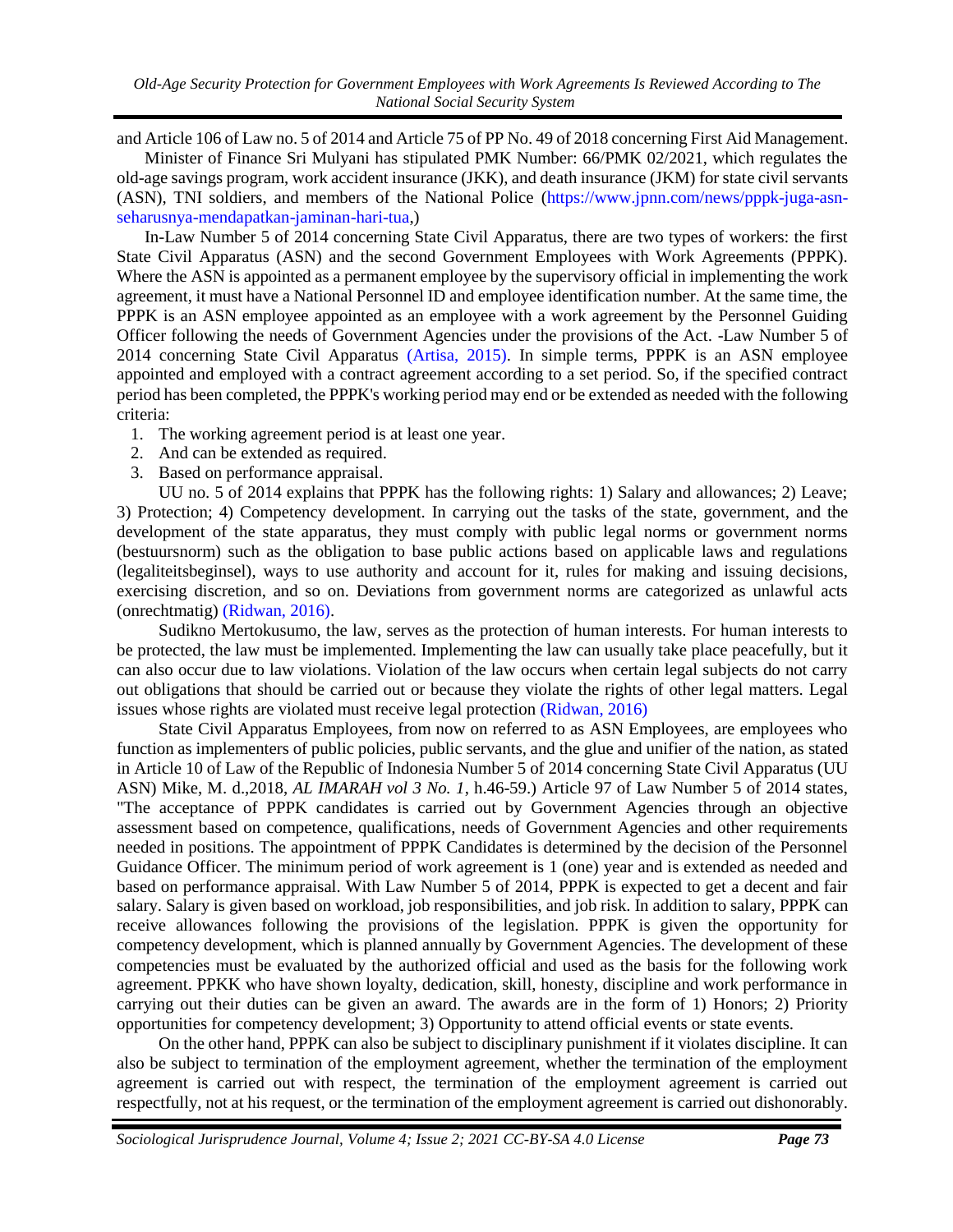Complementing the PPPK arrangement in the ASN law, in 2018, PP Number 49 of 2018 was issued concerning Management of Government Employees with Work Agreements which regulates merit systembased management and is expected to produce PPPK that can carry out public service tasks, government duties, and duties specific development. The concept of the PPPK arrangement in these two regulations offers equality in opportunity, the opportunity to work with apparatus with the status of civil servants, of course, with some minor exceptions. [\(Risdiarto, 2020\).](#page-6-0)

During its working period, PPPK also gets protection as stated in Article 75 Paragraph (1) of PP Number 49 of 2018, namely that: The government is obliged to provide security in the form of a) Old age guarantee; b) Health insurance; c) Work accident insurance; d) Death insurance; and e) Legal assistance.

As an element of the State Apparatus, PPPK has the rights and obligations that have been regulated in the law. The privileges obtained by Government Employees with Work Agreements (PPPK) are held in Article 22 of the ASN Law; these rights are in the form of 1) Salaries and benefits: given by the government based on workload, position responsibilities, and job risks; 2) Leave; 3) Protection: provided by the government in the form of health insurance, work accident insurance, death insurance, legal aid; 4) Competency development: held annually by government agencies.

PPPK is also given obligations that must be carried out based on the legislation. These obligations are regulated in Article 23 of Law Number 5 of 2014 concerning ASN as follows: 1) Loyal and obedient to Pancasila, the 1945 Constitution of the Republic of Indonesia, the Unitary State of the Republic of Indonesia, and the legitimate government; 2) Maintain national unity and integrity; 3) Implement policies formulated by authorized government officials; 4) Obey the provisions of laws and regulations; 5) Carry out official duties with complete dedication, honesty, awareness, and responsibility; 6) Demonstrate integrity and exemplary in attitude, behavior, speech, and action to everyone, both inside and outside the service; 7) Keep office secrets and can only disclose job secrets following the provisions of the legislation; and 8) Willing to be placed throughout the territory of the Republic of Indonesia.

The quality and quantity of employees play an essential role in the proper implementation of government affairs. Especially in the reform era marked by a critical public, employees in the government environment are required to be more professional[. \(Setioko, 2018\).](#page-6-0) Everyone has the right to social security to fulfill the basic needs of a decent life and increase his dignity towards the realization of a prosperous and prosperous Indonesian society. To provide comprehensive social security, the state develops a National Social Security System for all Indonesian people, a social security system. The national program is a state program that aims to provide certainty of protection and social welfare for all people. To realize the objectives of the national social security system, it is necessary to establish an organizing body in the form of a legal entity based on the principles of cooperation, non-profit, openness, prudence, accountability, portability, mandatory participation, mandated funds, and the results of the management of social.

## **Arrangement of Old Age Security for Government Employees** w**ith Employment Agreement**

According to Henny Nuraeny, Indonesia as a state of the law is stated in Article 1 paragraph (3) of the third amendment to the 1945 Constitution of the Republic of Indonesia, which states that Indonesia adheres to the principle and the concept of Pancasila preserved in the Preamble to 1945 Constitution. (Henny Nuraeny & Tanti Kirana Utami, 2015, Jurnla Dinamika Hukum, Vol.15 No.2, h. 174.) The values of Pancasila and the 1945 Constitution are the main frameworks of a legal system of relations in Indonesia and determine the direction of the actors in the process of producing goods and services to achieve prosperity for all parties. Because Pancasila and the 1945 Constitution are the main framework of an industrial relations legal system, based on the content of the rules, industrial relations law is included in the category of Public Law Rules (Vide Articles 102 to 135 UUK (Ahmad Hunaeni Zulkarnaen, 2018). Old Age Security (JHT) is a social security program held nationally based on the principle of social insurance or mandatory savings to ensure that participants receive cash when entering retirement, experience permanent total disability, or death. The principles of social insurance include 1) cooperation between the rich and the poor, the healthy and sick, the old and young, and the high and low risk; 2) mandatory and non-selective participation; 3) contributions based on the percentage of wages/income; 4) is non-profit. Furthermore, the equity principle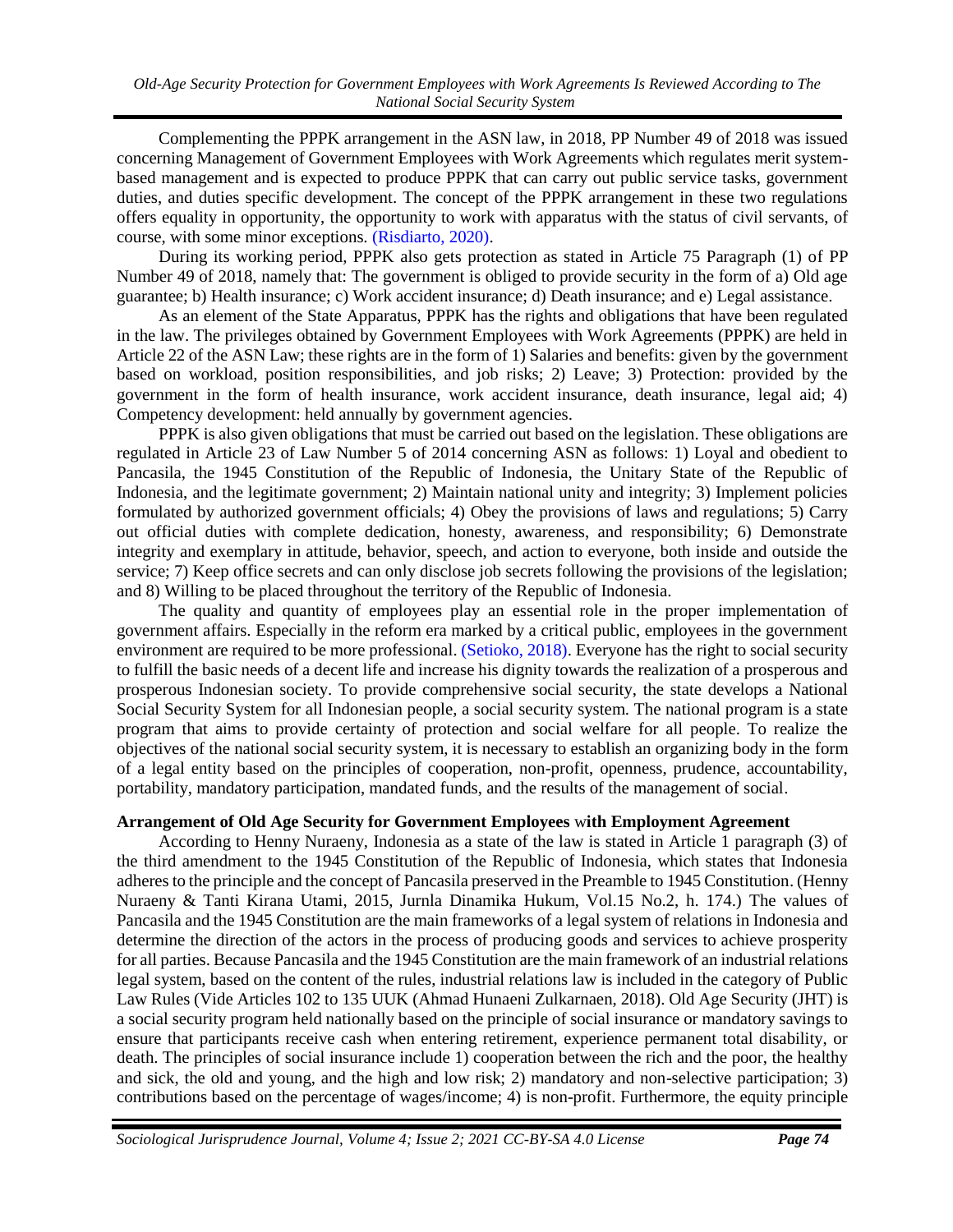is equality in obtaining services according to their medical needs, which is not related to the number of contributions that have been paid. The focus of mandatory savings in JHT is based on the consideration that the benefits of JHT come from the accumulation of contributions and the results of their development [\(https://www.djsn.go.id/sjsn/program-sjsn/jaminan-hari-tua\)](https://www.djsn.go.id/sjsn/program-sjsn/jaminan-hari-tua).

The basic thoughts that underlie the preparation of the National Social Security System for the implementation of social security for all citizens are: a) The implementation of the National Social Security System is based on human rights and the constitutional rights of everyone; as stated in the 1945 Constitution of the Republic of Indonesia Article 28H paragraph (3) stipulates, "Everyone has the right to social security that allows his full development as a useful human being"; b) The implementation of SJSN is a form of state responsibility in the development of the national economy and social welfare; as stated in the 1945 Constitution of the Republic of Indonesia Article 34 paragraph (2) stipulates, "The state develops a social security system for all people and empowers the weak and incapable in accordance with human dignity"; c) The social security program is intended to enable everyone to be able to fully develop themselves as a helpful human being; as in the 1945 Constitution of the Republic of Indonesia Article 28 H paragraph (3), "Everyone has the right to social security that allows his full development as a useful human being."

In this regard, it is deemed necessary to develop an SJSN capable of synchronizing the implementation of various forms of social security carried out by several organizers to reach a wider membership and provide more significant benefits for each participant.

The National Social Security System (SJSN) is a procedure for administering social security programs by several Social Security Administering Bodies (BPJS). SJSN is held based on 3 (three) principles, namely the principle of humanity, the focus of benefit, and the principle of social justice for all Indonesian people. Humanity principles are related to respect for human dignity. The principle of honor is an operational principle that describes effective and efficient management. The focus of justice is ideal. These three principles are intended to ensure the continuity of the program and the rights of participants.

SJSN is a state program that aims to provide certainty of social protection and welfare for all Indonesian people. SJSN seeks to guarantee the basic needs of a decent life for each participant or family member. Through this program, every resident is expected to meet the basic needs of a decent living if things happen that can result in loss or reduced income due to illness, accident, loss of job, entering old age, or retirement.

SJSN is held based on 9 (nine) principles: a) Mutual cooperation; the principle of togetherness among participants in bearing the burden of social security costs, which is realized by the obligation of each participant to pay contributions according to the level of salary, wages or income; b) Non-profit; the principle of business management that prioritizes the use of proceeds from the development of funds to provide the maximum benefit to all participants; c) Openness; the principle of facilitating access to complete, correct and transparent information for each participant; d) Prudence; principles of careful, thorough, safe and orderly fund management; e) Accountability; principles of program implementation and accurate and accountable financial management; f) Portability; the principle of providing continuous guarantees even if the participant changes jobs or places of residence within the territory of the Unitary State of the Republic of Indonesia; g) Participation is mandatory; the principle that requires all residents to become participants in social security, which is implemented in stages; h) Trust fund; that the contributions and their development are deposited funds from the participants to be used as much as possible for the benefit of the social security participants; i) The results of the management of the Social Security Fund (DJS) are used entirely for program development and for the most significant benefit of the participants; that dividends from shareholders returned for the benefit of social security participants.

Currently, the management of social security programs for PPPK is regulated by three laws, namely the ASN Law and Law No. 40 of 2004 concerning the National Social Security System (SJSN) and Law No. 24 of 2011 concerning BPJS. The presence of the BPJS Law itself is a continuation of the SJSN Law. This law and its derivative products have weaknesses, especially from the aspect of regulatory synchronization. First, the regulation on ASN itself seems less consistent in regulating the implementation of the PPPK social security program. The ASN Law regulates PPPK social security in article 106. That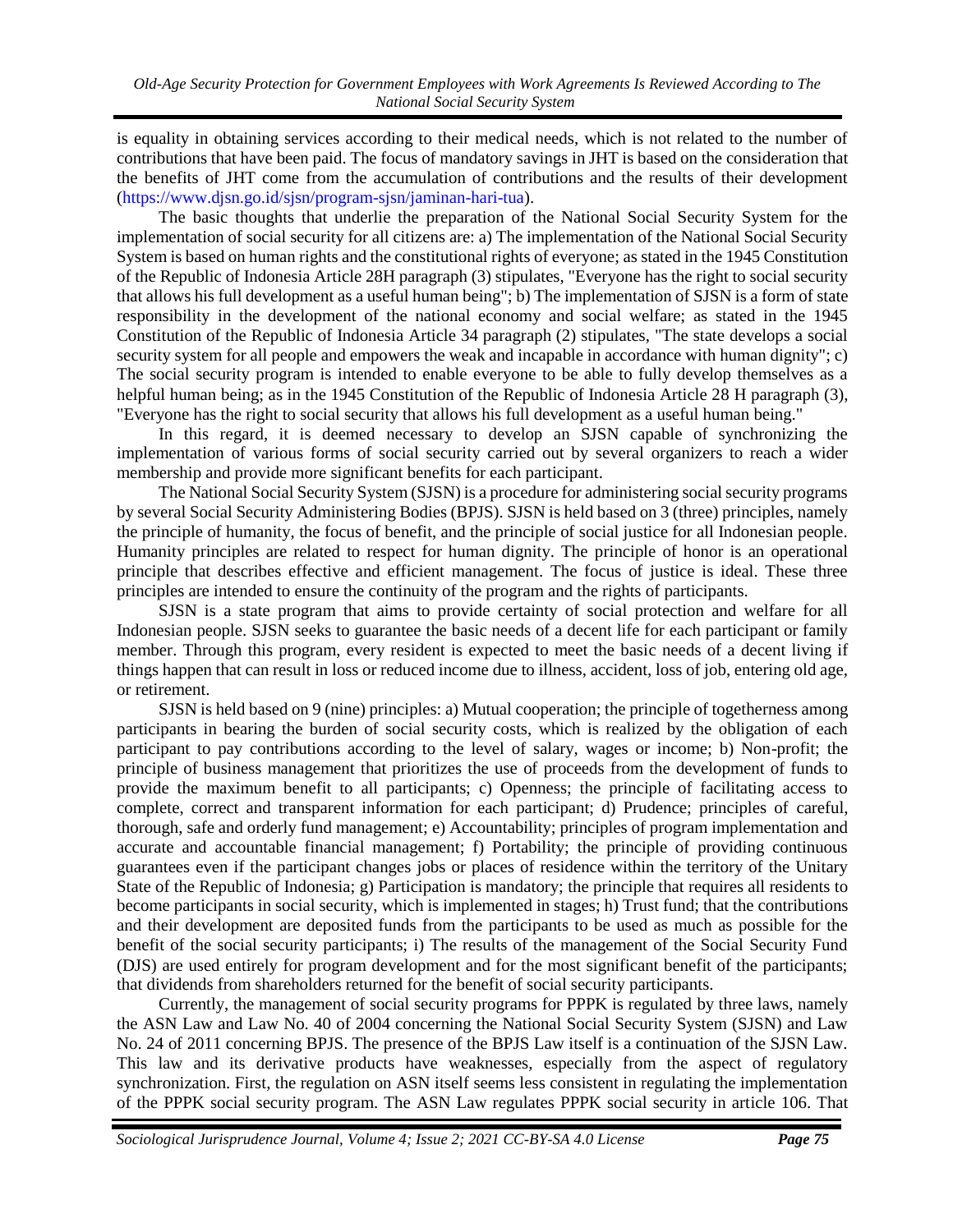article states that the PPPK social security program is implemented according to the national social security system. The implementation of the social security program refers to the regulations regulated in the SJSN Law and the BPJS Law. [\(https://djsn.go.id/files/dokumen/Dokumen%20Kajian/202109011427KA%20PPNPN\\_Rev2.pdf\)](https://djsn.go.id/files/dokumen/Dokumen%20Kajian/202109011427KA%20PPNPN_Rev2.pdf)

Based on Presidential Instruction number 21 of 2021 concerning Optimizing the Implementation of the Jamsosnaker Program, point 4 b explains that the Minister of Home Affairs is to encourage the Governor and Regent/Mayor so that all workers, including government employees with Non-State Civil Apparatus status in their territory, become active participants in the Employment Social Security Program. Furthermore, Point 24b explains the Governors to take steps so that all workers, both wage earners and nonwage recipients, including government employees with Non-State Civil Apparatus status, and election administrators in their territory, are registered as active participants in the Employment Social Security Program and Point 25b explained that the Regents/Mayors to take steps so that all workers, both wage earners and non-wage recipients, including government employees with Non-State Civil Apparatus status, and election administrators in their territories are registered as active participants in the Employment Social Security Program.

BPJS Law and Presidential Regulation 109 of 2013, Non-ASN Government Employees as workers who are not part of PT Taspen and PT Asabri participants should be BPJS Employment participants since July 1, 2015. PP number 49 of 2018, Article 99 of PP 49/2018 states that the status of non-government employees ASN is given until 2023 before switching to PPPK. During this period, social security protection is provided as a benefit for PPPK (JKN, JKK, and JKM) and is regulated by PermenPAN-RB. Article 2 Permanaker number 5 of 2021, Wage Recipient Participants include a. Workers who work for state administrators; and b. Workers who work for employers other than state officials. (2) Workers who work for state administrators as referred to in paragraph (1) letter a in this Ministerial regulation include a. noncivil servant government employees; b. State officials non-state civil servants; and c. Non-state civil servant employees at high state institutions or state institutions. [\(https://djsn.go.id/files/dokumen/Dokumen%20Kajian/202109011427KA%20PPNPN\\_Rev2.pdf\)](https://djsn.go.id/files/dokumen/Dokumen%20Kajian/202109011427KA%20PPNPN_Rev2.pdf)

Referring to the description above, there is a vertical disharmony that requires regulatory synchronization. Synchronization of regulation on the participation of Non-ASN Government Employees in Jamsosnaker according to Presidential Instruction 2/2021. The government compiles and issues PP JKK, JKM, and JHT for Non-ASN Government Employees, while at the same time aligning the provisions of Article 99 paragraph (3) & (4) PP 49 of 2018. Completing Minister of Manpower Regulation 5 of 2021 by including PP JKK, JKM, and JHT in the Preamble Remembering and returning the participation of State Officials following the laws and regulations. Non-ASN Government Employees who become PPPK follow the provisions of PP 70 of 2015 or PP 102 of 2015, while those who do not become ASN Employees remain participants of BPJS Employment.

[\(https://djsn.go.id/files/dokumen/Dokumen%20Kajian/202109011427KA%20PPNPN\\_Rev2.pdf\)](https://djsn.go.id/files/dokumen/Dokumen%20Kajian/202109011427KA%20PPNPN_Rev2.pdf)

The implications of this policy include further arrangements for JP. JHT PPPK can be combined with RPP JP and JHT PNS as mandated by the ASN Law in Article 91 Paragraph (6). The Government is more flexible in determining the management of the JP and JHT program but can be following existing regulations in the SJSN. For example, suppose the PPPK is not extended to become a PPPK. In that case, the accumulated contributions managed by the program manager can be transferred to BPJS Employment and continued participation if the person concerned is working again in the private sector so as not to harm the PPPK who has stopped/discontinued the employment relationship—previously served in government agencies.

Pension insurance for civil servants that has been structured and adequate. Civil servants receive the amount of the pension security deposit from the contributions allocated from the income they receive each month. "Pay as you go, so no matter how small the donation is, the amount of pension received is not sufficient, and this will burden the state budget. So, this system is changed to fully funded. Entirely funded, civil servants will contribute equally to a presentation of their take-home pay so that the pension money it receives will be better. PPPK may receive a pension through a fundamental change from a pay-as-you-go pension scheme or defined benefit to fully funded (definite contribution), which is currently

*Sociological Jurisprudence Journal, Volume 4; Issue 2; 2021 CC-BY-SA 4.0 License Page 76*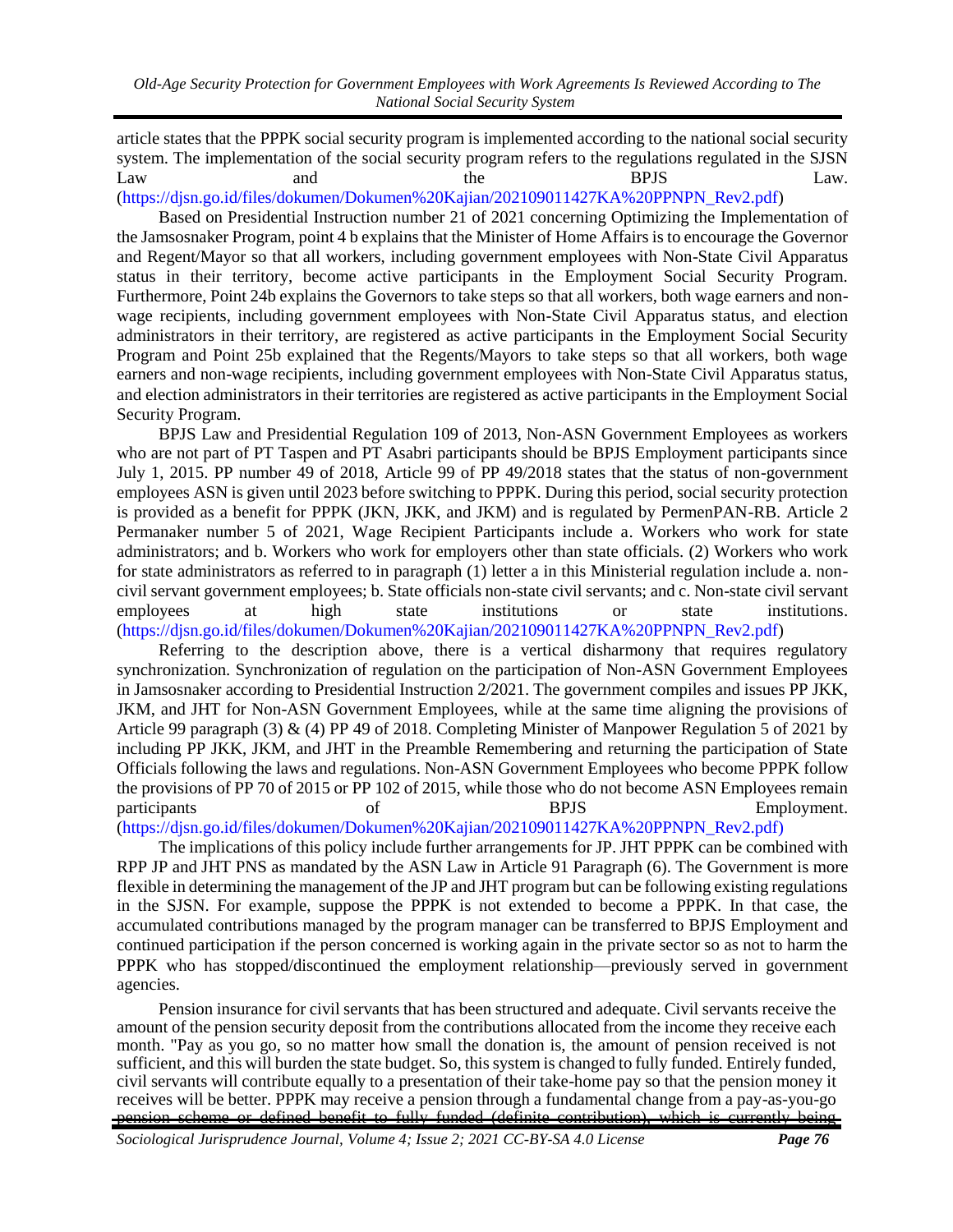discussed in a draft government regulation that will soon be enacted.

## **IV. CONCLUSION**

During the contract/employment relationship, the Government Employee with the Employment Agreement gets protection as stated in Article 75 Paragraph (1) PP Number 49 of 2018, namely that: The government is obliged to provide security in the form of Old-age insurance, health insurance, work accident insurance, Life insurance; and legal aid. For this reason, the Government can determine the Old Age Security program manager following the existing laws and regulations in the National Social Security System and BPJS Employment so that it does not harm the PPPK who has stopped/dropped out of employment.

# **References**

Ahmad Hunaeni Zulkarnaen. (2018). Eksistensi Lembaga Kerjasama Bipartit Dalam Perspektif Negara Kesejahteraan Dan Hak Asasi Manusia. *Jurnal Ilmu Hukum*, *5*(1).

<span id="page-6-0"></span>Artisa, R. A. (2015). Pegawai Pemerintah dengan perjanjian kerja (PPPK) Review terhadap UU No. 5 Tahun 2014 tentang Aparatur Sipil Negara. *Jurnal Pembangunan Dan Kebijakan Publik*.

Prasojo, e. (2010). Reformasi Kepegawaian Indonesia: Sebuah Review Dan Kritik. *Jurnal Kebijakan Dan Manajemen PN*.

Ridwan, H. . (2016). *Hukum Administrasi Negara*. Rajawali Press.

- Risdiarto, W. P. (2020). Problematika Pelindungan Hukum Pegawai Pemerintah Dengan Perjanjian Kerja Dalam Pemutusan Hubungan Kerja Oleh Pemerintah. *Jurnal Legislasi Indonesia*.
- Setioko, S. (2018). Dinamika Kepegawaian dan Efektifitas Kerja Pegawai. *Jurnal TAPIs*, *14*(2).
- Sodiq, M. M. (2012). Upaya Adminsitratif dalam upaya sengketa kepegawaian. *Jurnal Cakrawala Hukum*, *12*(1).